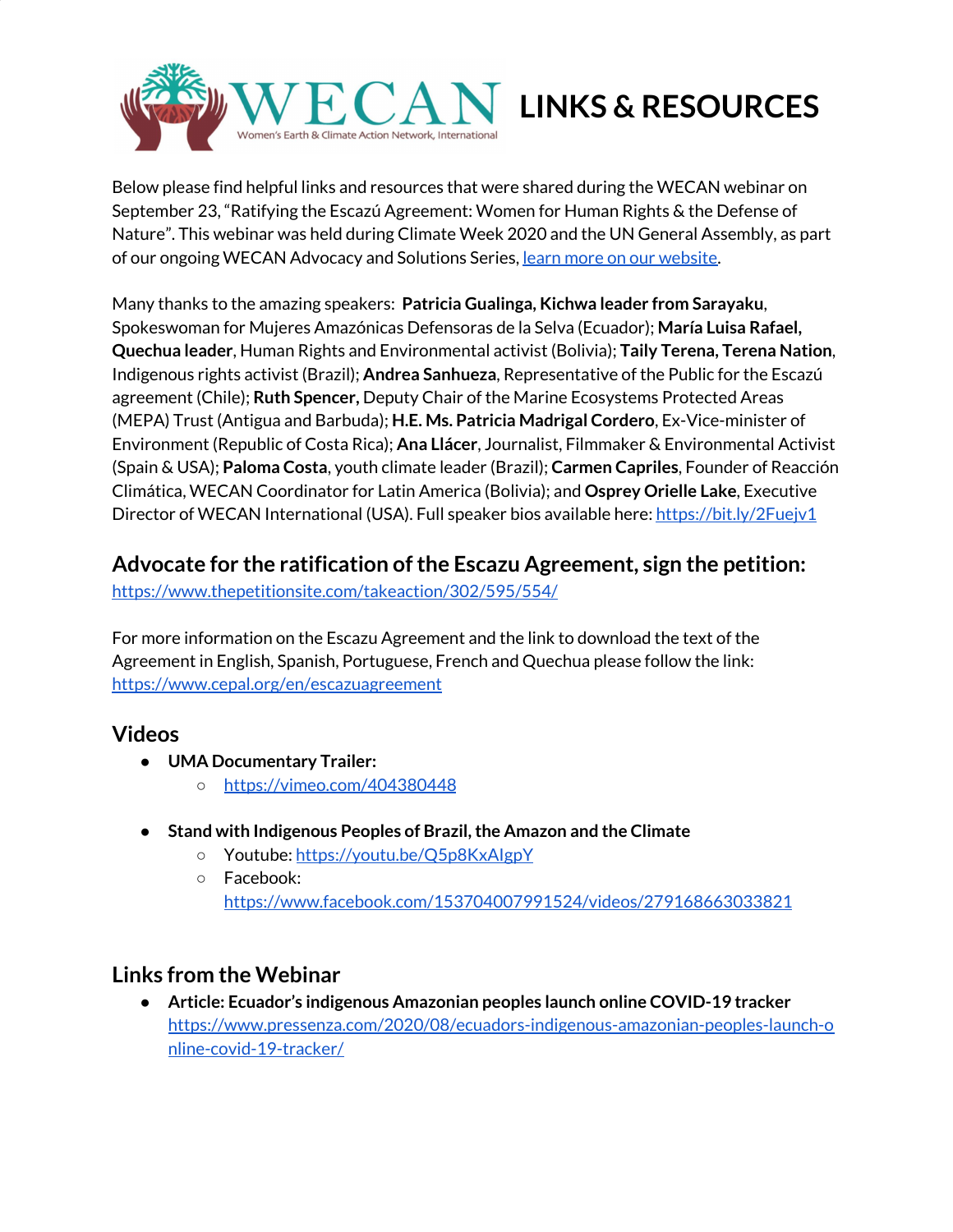- **Report: Amazon Watch, Complicity in Destruction II:** <https://amazonwatch.org/news/2019/0425-complicity-in-destruction-2>
- **Learn more about our WECAN Advocacy and Solutions Series: A Just and Healthy World is Possible:** <https://www.wecaninternational.org/online-trainings-network-calls>
- **Report: Global Witness, Defending Tomorrow: The Climate Crisis and Threats Against Land and Environmental Defenders:** [https://www.globalwitness.org/en/campaigns/environmental-activists/defending-tomorr](https://www.globalwitness.org/en/campaigns/environmental-activists/defending-tomorrow/) [ow/](https://www.globalwitness.org/en/campaigns/environmental-activists/defending-tomorrow/)
- **Kawsak Sacha, Living Forest Declaration:** <https://kawsaksacha.org/>
- **● Follow Mujeres Amazonicas Defensoras:**
	- Facebook: <https://www.facebook.com/MujeresAmazonicasDefensoras/>
	- Instagram: <https://www.instagram.com/mujeresamazonicas/>
- **Learn more about WECAN's Women for Forests programming:** <https://www.wecaninternational.org/women-for-forests>
- **● Learn more aboutthe documentary "Uma: A Water Crisis in Bolivia":**
	- Website: <https://www.umadocumentary.com/>
	- Facebook: <https://www.facebook.com/umawatercrisisinbolivia/>
	- Instagram: <https://www.instagram.com/umadocumentary/>
- **● Support Andean Indigenous communities in the highlands of Bolivia:**
	- <https://www.umadocumentary.com/donate>
	- All donations will be used to buy food and basic necessities and will be distributed by Reaccion Climatica.
- **Donate to the Amazon Emergency Fund:**
	- <https://www.amazonemergencyfund.org/>
- **Support Kichwa women of Sarayaku in the Ecuadorian Amazon through this online store:**
	- <https://www.littleworldwonder.com/>
- **● Follow Reacción Climática:**
	- Facebook: <https://www.facebook.com/ReaccionClimatica/>
	- Twitter: <https://twitter.com/RCLIMATICA>
	- Website: [https://reaccionclimatica.webs](https://reaccionclimatica.webs/)
- **● Follow WECAN International:**